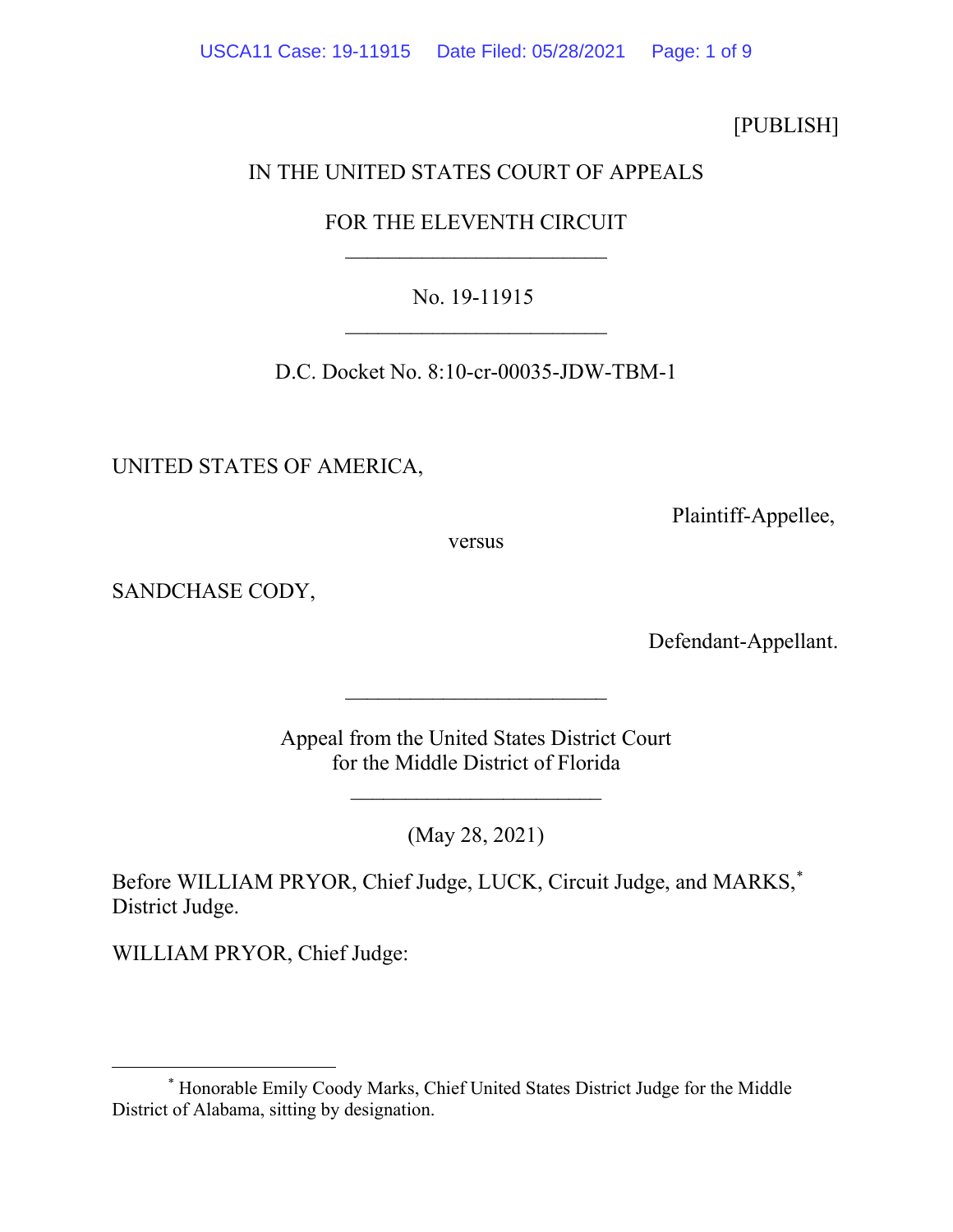This appeal requires us to decide an issue of first impression in our Circuit: whether a certificate of appealability is required when a federal prisoner obtains relief through a postconviction motion, 28 U.S.C. § 2255, and appeals the decision to correct only the illegal sentence instead of performing a full resentencing. We hold that a certificate of appealability is required to challenge the choice of remedy under section 2255. And we grant the government's motion to dismiss this appeal for lack of jurisdiction.

#### **I. BACKGROUND**

Sandchase Cody was convicted in 2010 of two counts of distributing and possessing with intent to distribute cocaine, 21 U.S.C.  $\S$  841(a)(1), (b)(1)(C); one count of being a felon in possession of ammunition, 18 U.S.C.  $\S$  922(g)(1); and one count of possessing with intent to distribute cocaine base, cocaine, and marijuana, 21 U.S.C. § 841(a)(1), (b)(1)(C). Cody's felon-in-possession conviction came with a 15-year mandatory minimum sentence, under the Armed Career Criminal Act, based on state convictions for sale of cocaine, shooting at a building, and throwing a missile into an occupied motor vehicle. 18 U.S.C. § 924(e)(1). Cody's guideline imprisonment range was 262 to 327 months, and the district court sentenced him to concurrent 294-month sentences on each of the four counts.

In 2016, we granted Cody's application for leave to file a second-orsuccessive motion to correct his sentence in the light of *Johnson v. United States*,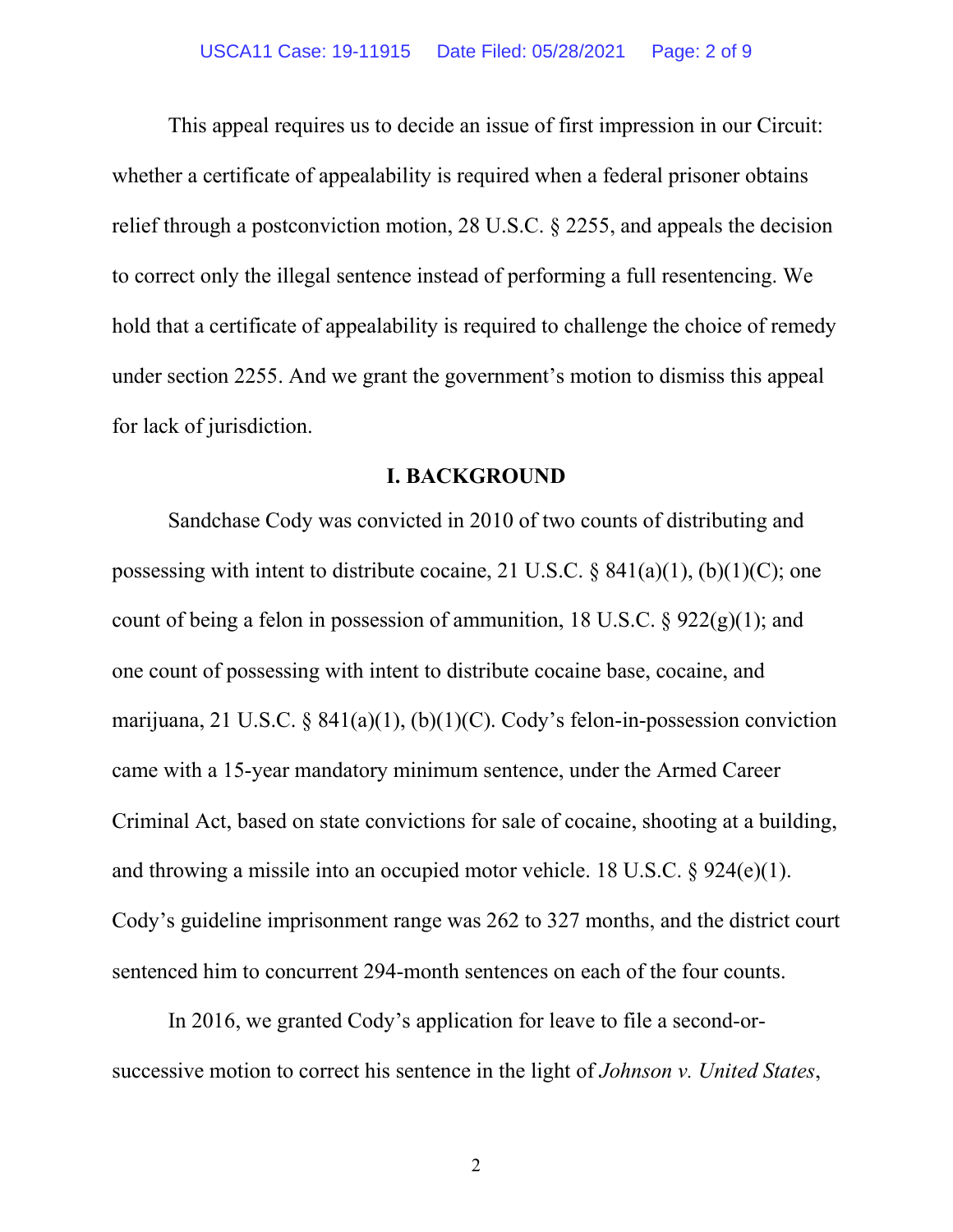576 U.S. 591 (2015); *see* 28 U.S.C. § 2255(h)(2). *Johnson* held that the residual clause of the Armed Career Criminal Act was unconstitutionally vague. 576 U.S. at 597, 606; 18 U.S.C. § 924(e)(2)(B)(ii). We granted Cody's application because it was unclear whether his prior convictions for shooting at a building and throwing a missile into an occupied motor vehicle were violent felonies under the Act.

Cody filed his motion to vacate, and he and the government stipulated that his state convictions did not trigger a mandatory minimum sentence under the Act. Cody asked the district court to vacate the criminal judgment and schedule a hearing to resentence him on all counts. The government requested that the district court "at most" correct Cody's felon-in-possession sentence to remove the armedcareer-criminal enhancement and leave his concurrent sentences on the other three counts intact.

The district court rejected Cody's argument that the sentencing-package doctrine required resentencing on all counts, and it instead corrected Cody's felonin-possession sentence to reflect the 120-month statutory maximum that applied absent the armed-career-criminal enhancement. 18 U.S.C. § 924(a)(2). The district court denied Cody a certificate of appealability.

The district court entered a final order in the proceeding under section 2255 and an amended judgment correcting Cody's sentence in the criminal case on the same day. Cody filed a notice of appeal from the amended judgment. We issued a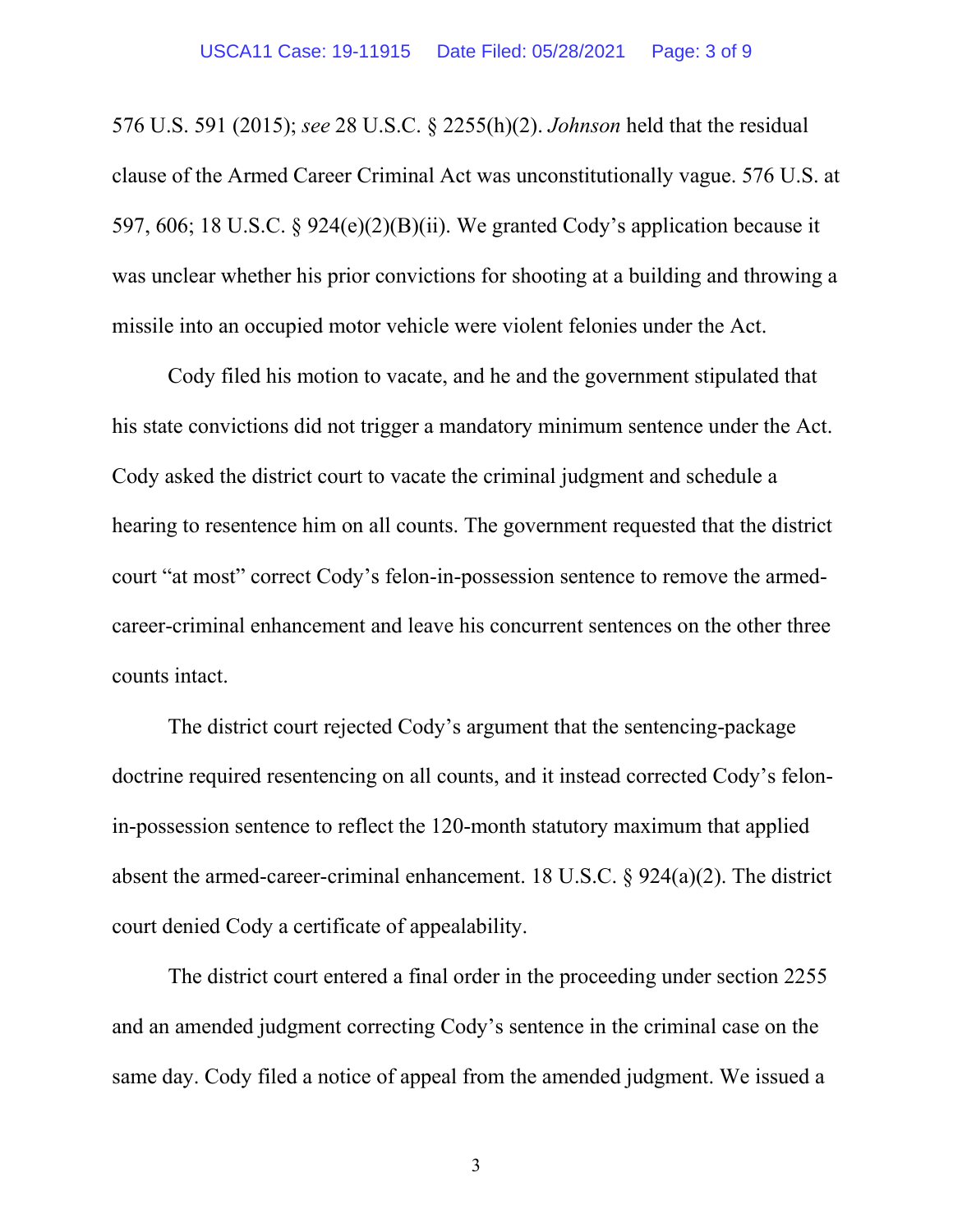jurisdictional question asking "whether . . . the notice of appeal reflect[ed] an intent to appeal the final judgment in the criminal case, the final judgment in the [section] 2255 proceedings, or both." Cody then filed a separate notice of appeal from the final order in the proceeding under section 2255, and he and the government filed their responses to the jurisdictional question in this appeal.

We denied a certificate of appealability in the section 2255 appeal. We explained that "reasonable jurists would not debate whether the district court abused its discretion by correcting Mr. Cody's sentence without a full resentencing hearing." The government then moved to dismiss Cody's criminal appeal for lack of appellate jurisdiction based on the absence of a certificate of appealability.

#### **II. STANDARD OF REVIEW**

We review *de novo* our appellate jurisdiction. *Thomas v. Phoebe Putney Health Sys., Inc*, 972 F.3d 1195, 1200 (11th Cir. 2020).

#### **III. DISCUSSION**

Because Cody does not have a certificate of appealability, we lack jurisdiction to consider his argument that the district court erred by correcting his sentence instead of performing a full resentencing. "Unless a circuit justice or judge issues a certificate of appealability, an appeal may not be taken to the court of appeals from . . . the final order in a proceeding under section 2255." 28 U.S.C. § 2253(c)(1)(B). "As a result, until a [certificate of appealability] has been issued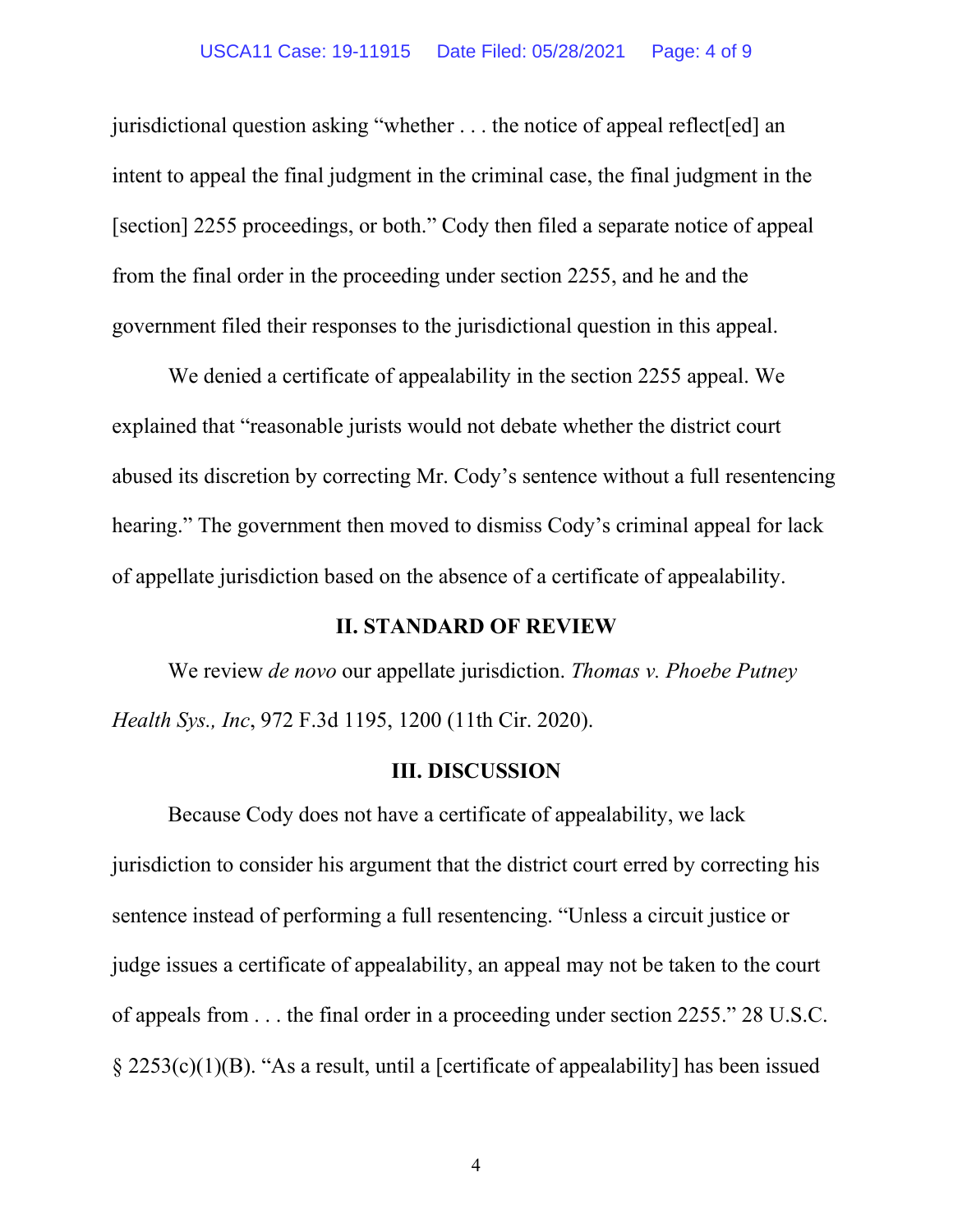federal courts of appeals lack jurisdiction to rule on the merits of appeals from habeas petitioners." *Miller-El v. Cockrell*, 537 U.S. 322, 336 (2003).

The certificate-of-appealability requirement applies not only to an appeal from the final order in a proceeding under section 2255 but also to an appeal from an amended criminal judgment, to the extent it raises section 2255 issues. *United States v. Futch*, 518 F.3d 887, 894 (11th Cir. 2008). For example, even in an appeal from a new sentence, "[t]o the extent [a prisoner] appeals the denial of his [section] 2255 motion as to his conviction, those claims are part of his [section] 2255 proceedings" and we may not consider them without a certificate of appealability. *Id.* By contrast, "direct appeal matter[s]" that arise after the proceeding under section 2255—for example, an argument that the district court misapplied the sentencing guidelines at a prisoner's resentencing—do not require a certificate of appealability. *Id.* at 895.

Our jurisdiction over Cody's appeal turns on the extent to which he challenges errors in his new sentence as opposed to aspects of his proceeding under section 2255. The only issue Cody raises on appeal is "[w]hether the district court erred in denying [him] a resentencing hearing on all counts where the district court vacated [his] unlawful [Armed Career Criminal Act] enhancement." Specifically, he argues that the district court erred by correcting his sentence on his felon-inpossession conviction instead of holding a new resentencing hearing on all counts.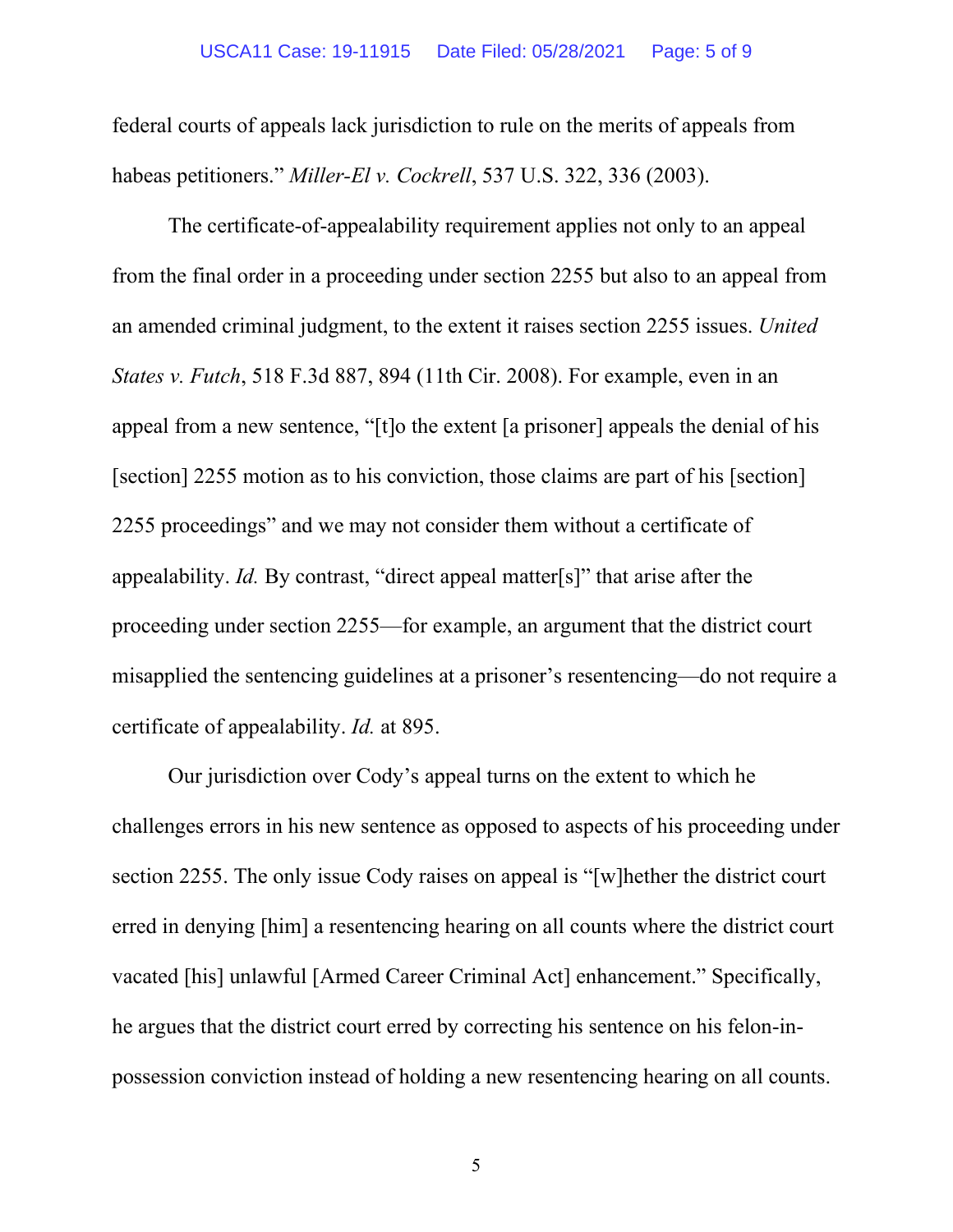In other words, the only issue presented in the appeal involves the choice of statutory remedy. *See United States v. Brown*, 879 F.3d 1231, 1235 (11th Cir. 2018) ("[Under section 2255,] the court must choose from among four distinct remedies: (1) discharge the prisoner; (2) resentence the prisoner; (3) grant the prisoner a new trial; or (4) correct the prisoner's sentence.").

It is apparent from the text of section 2255 that a district court's choice between correcting a sentence and performing a full resentencing is a part of the proceeding under that statute. Section 2253 does not specify what it means by "a proceeding under section 2255." 28 U.S.C.  $\S$  2253(c)(1)(B). But a "proceeding" is "[t]he regular and orderly progression of a lawsuit, including all acts and events between the time of commencement and the entry of judgment." *Proceeding*, *Black's Law Dictionary* (7th ed. 1999). And the only thing in section 2255 that matches that description is the series of steps outlined in section 2255(a) and (b). 28 U.S.C. § 2255(a)–(b).

Subsection (a) provides a mechanism by which a prisoner may commence a proceeding to correct his sentence, and subsection (b) provides a clear outline of what that proceeding entails. To start, "[u]nless the . . . records of the case conclusively show that the prisoner is entitled to no relief, the court shall cause notice thereof to be served upon the United States attorney, grant a prompt hearing thereon, determine the issues and make findings of fact and conclusions of law[.]"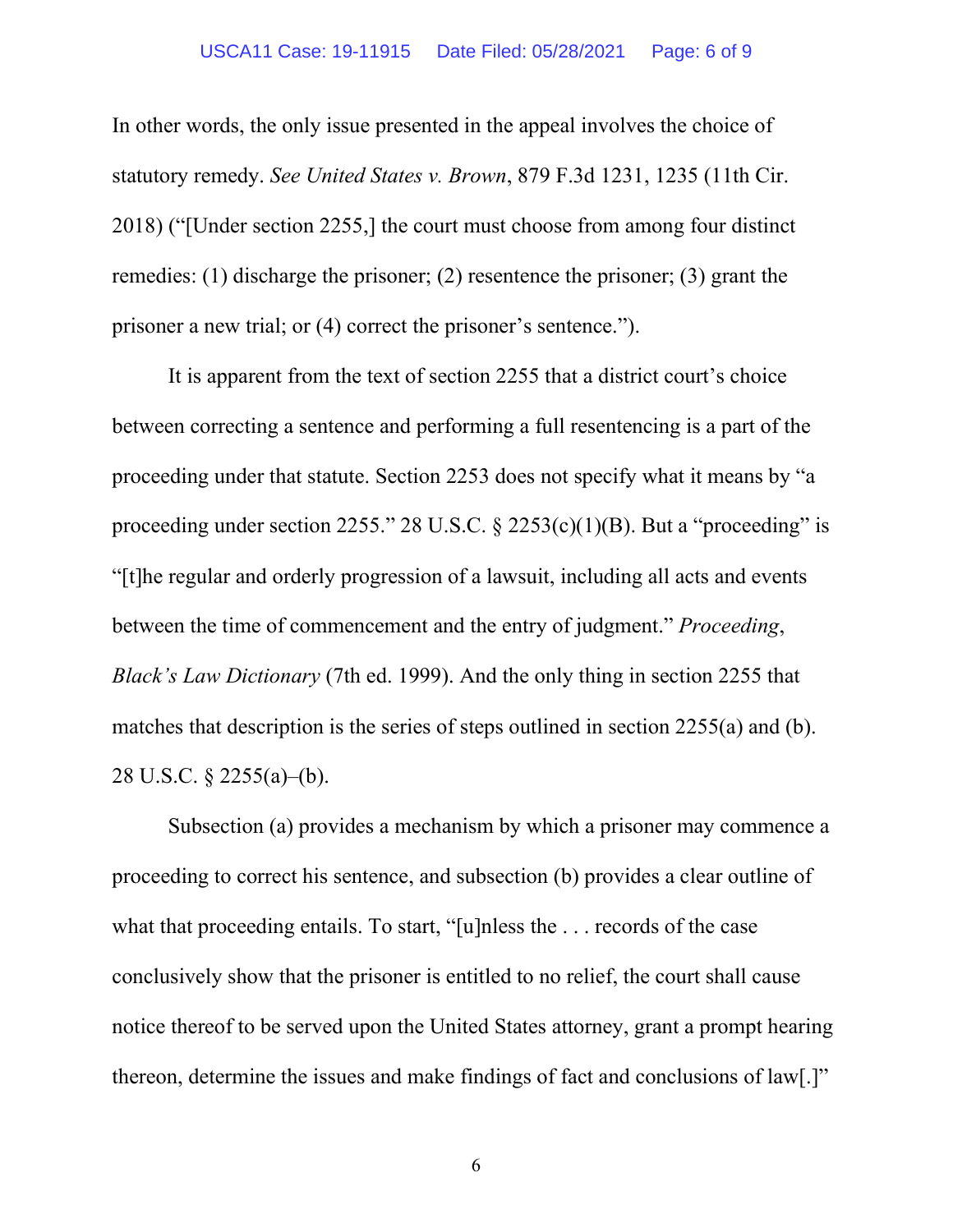*Id.* § 2255(b). Then, if the court agrees with the prisoner "that there has been such a denial or infringement of the constitutional rights of the prisoner as to render the judgment vulnerable to collateral attack," *id.*, an additional two-part process is required to remedy the violation. The court "shall vacate and set the judgment aside and," "as may appear appropriate," select one of four remedies: "discharge the prisoner," "resentence him," "grant a new trial," or "correct the sentence." *Id.* After that choice is made, the proceeding under section 2255 is over.

Of course, each remedy requires the district court to take separate action in the prisoner's criminal case, whether that action be as simple as entering a corrected sentence or as complex as holding a new trial. And our precedents make clear that the implementation of a chosen remedy on the criminal docket occurs outside of the proceeding under section 2255 and is subject to review on direct appeal without a certificate of appealability. *Futch*, 518 F.3d at 895. An erroneous resentencing or an erroneous correction following a proceeding under section 2255 is reviewable without a certificate of appealability.

It would be unreasonable to read sections 2253 and 2255 to exclude the choice of remedy from the scope of a proceeding under section 2255. To do so, we would have to conclude that "a proceeding under section 2255," 28 U.S.C. § 2253(c)(1)(B), consists of the steps in section 2255(b), except that the proceeding ends halfway through the two-part remedial process in the final sentence, at a point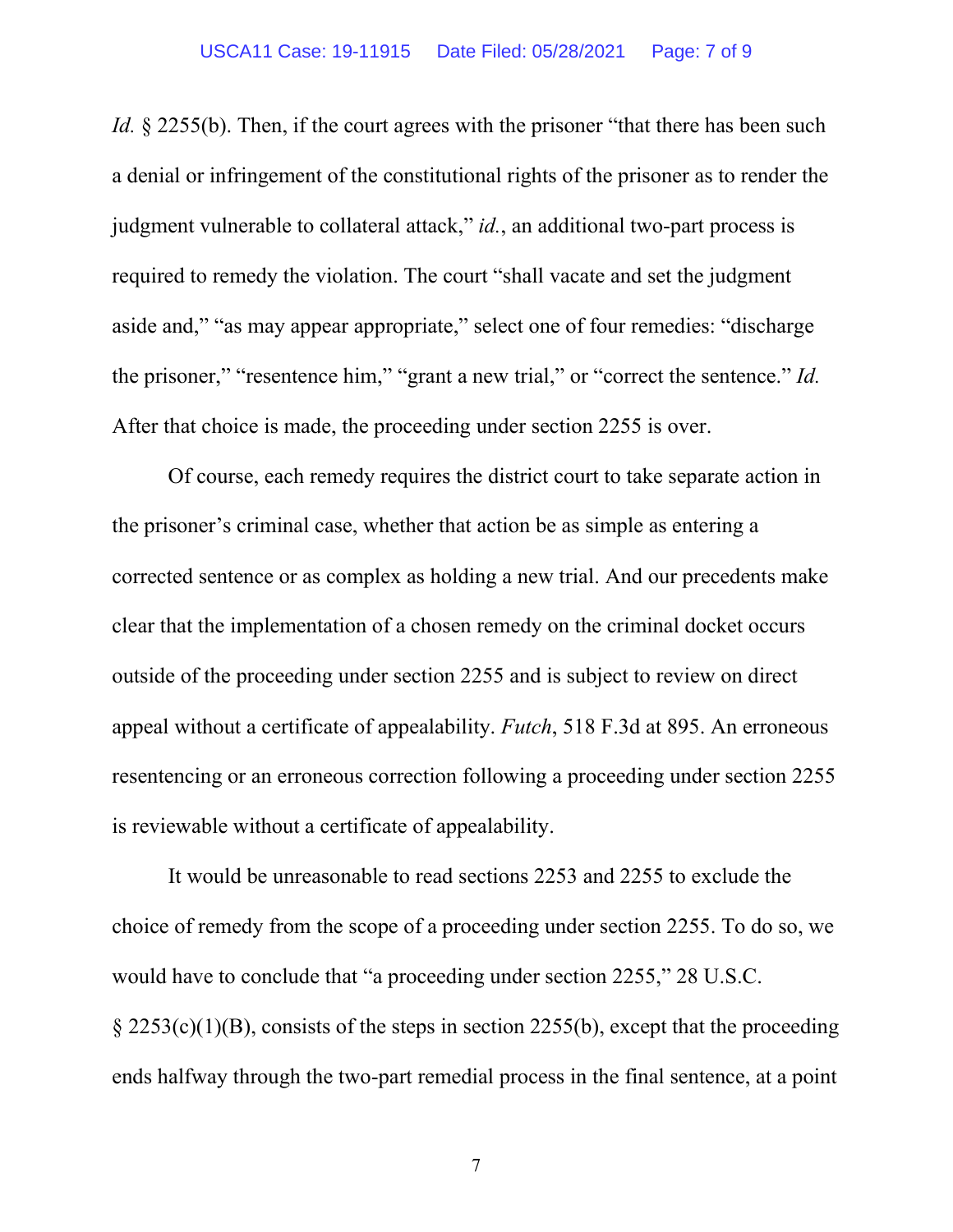that is not even set apart with a comma, *see id.* § 2255(b) (". . . the court shall vacate and set the judgment aside and shall discharge the prisoner or resentence him or grant a new trial or correct the sentence as may appear appropriate."). That is not a natural reading of the text. The process described in section 2255(b) occurs in a "proceeding under section 2255," and that process includes the choice between four statutory remedies.

Cody's argument in support of jurisdiction misses the mark. He relies heavily on the Fourth Circuit's decision in *United States v. Hadden*, 475 F.3d 652 (4th Cir. 2007). To be sure, the Fourth Circuit in *Hadden* did consider a prisoner's challenge to the district court's choice of section 2255 remedy without requiring a certificate of appealability. *Id.* at 666–67. And we relied on some of *Hadden*'s analysis in our own opinion in *Futch*. *See* 518 F.3d at 893–94. But *Futch* did not import *Hadden* wholesale. Although *Futch* discussed *Hadden* at length in connection with the question of when a section 2255 order granting a resentencing becomes final, *id.* (discussing *Hadden*), it cited *Hadden* only in passing in connection with its other holdings, *id.* at 894–95 (citing *Hadden*, 475 F.3d at 664). The Fourth Circuit conceded that its interpretation of section 2255 in *Hadden* was "somewhat novel," 475 F.3d at 664, and it never addressed what the phrase "a proceeding under section 2255" means in section 2253, 28 U.S.C. § 2253(c)(1)(B).